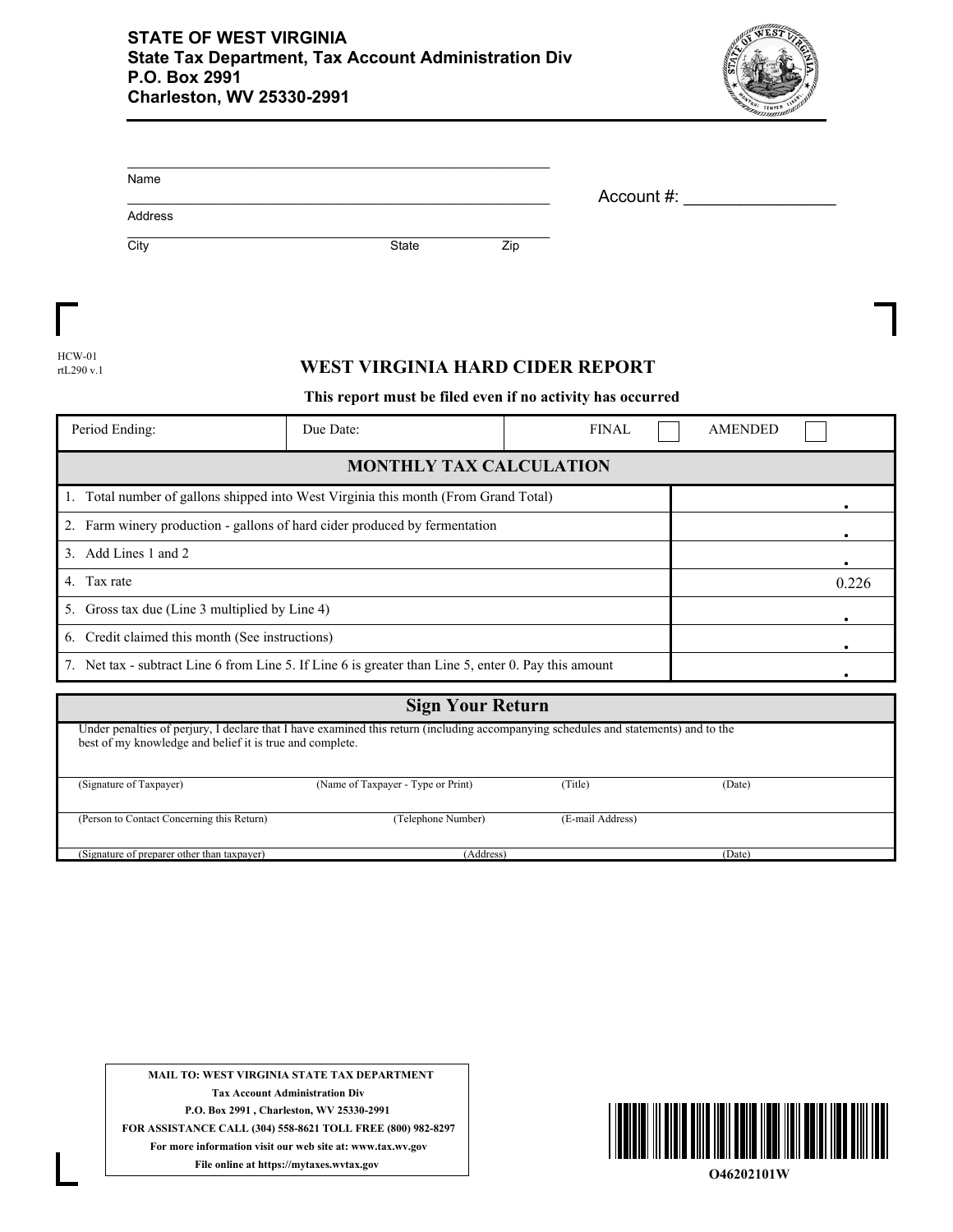## **WEST VIRGINIA REGISTRATION HARD CIDER REPORT**

Account #:

 $\mathcal{L}=\mathcal{L}^{\mathcal{L}}$ 

## **HARD CIDER SHIPPED INTO WEST VIRGINIA**

If more than 10 entries on any schedule, use the import spreadsheet and file the return through MyTaxes.

| SCHEDULE A - WHOLESALER/DISTRIBUTOR SOLD OR DELIVERED TO (NON-REGISTERED SUPPLIERS - REPORT ON SCHEDULE B) |                        |                       |                                   |                                        |  |  |
|------------------------------------------------------------------------------------------------------------|------------------------|-----------------------|-----------------------------------|----------------------------------------|--|--|
| <b>BUSINESS NAME</b>                                                                                       |                        | <b>INVOICE NUMBER</b> | <b>INVOICE DATE</b><br>(MMDDYYYY) | # GALLONS<br><b>SHIPPED INTO WV</b>    |  |  |
|                                                                                                            |                        |                       |                                   |                                        |  |  |
|                                                                                                            |                        |                       |                                   |                                        |  |  |
|                                                                                                            |                        |                       |                                   |                                        |  |  |
|                                                                                                            |                        |                       |                                   |                                        |  |  |
|                                                                                                            |                        |                       |                                   |                                        |  |  |
|                                                                                                            |                        |                       |                                   |                                        |  |  |
|                                                                                                            |                        |                       |                                   |                                        |  |  |
|                                                                                                            |                        |                       |                                   |                                        |  |  |
|                                                                                                            |                        |                       |                                   |                                        |  |  |
|                                                                                                            |                        |                       |                                   |                                        |  |  |
|                                                                                                            |                        |                       | <b>Schedule A Total</b>           |                                        |  |  |
| <b>SCHEDULE B - NON-REGISTERED SUPPLIER</b>                                                                |                        |                       |                                   |                                        |  |  |
| <b>SUPPLIER</b>                                                                                            | <b>LOCATION (CITY)</b> | <b>INVOICE NUMBER</b> | <b>INVOICE DATE</b><br>(MMDDYYYY) | $\#$ GALLONS<br><b>SHIPPED INTO WV</b> |  |  |
|                                                                                                            |                        |                       |                                   |                                        |  |  |
|                                                                                                            |                        |                       |                                   |                                        |  |  |
|                                                                                                            |                        |                       |                                   |                                        |  |  |
|                                                                                                            |                        |                       |                                   |                                        |  |  |
|                                                                                                            |                        |                       |                                   |                                        |  |  |
|                                                                                                            |                        |                       |                                   |                                        |  |  |
|                                                                                                            |                        |                       |                                   |                                        |  |  |
|                                                                                                            |                        |                       |                                   | $\bullet$                              |  |  |
|                                                                                                            |                        |                       |                                   | $\bullet$                              |  |  |
|                                                                                                            |                        |                       |                                   |                                        |  |  |
|                                                                                                            |                        |                       |                                   |                                        |  |  |



**O46202102W**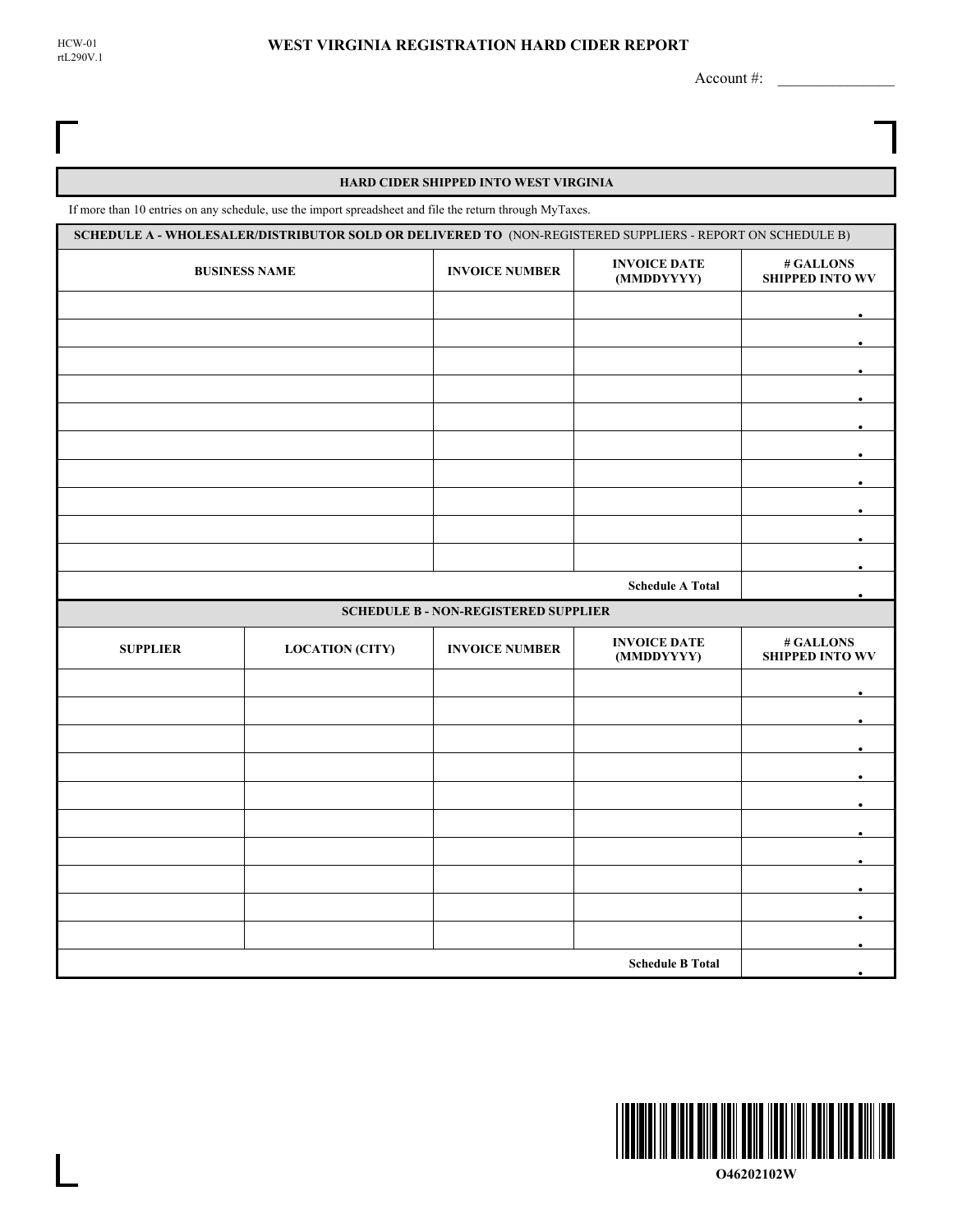Г

## **WEST VIRGINIA REGISTRATION HARD CIDER REPORT**

Account #:  $\qquad$ 

| SCHEDULE C - CIDER SOLD AT SPECIAL EVENT IN WEST VIRGINIA                                |                                                  |                   |  |                                    |                                 |                                             |                                        |  |
|------------------------------------------------------------------------------------------|--------------------------------------------------|-------------------|--|------------------------------------|---------------------------------|---------------------------------------------|----------------------------------------|--|
| <b>EVENT DATE</b>                                                                        | <b>BOOTH OR</b><br><b>SPACE</b><br><b>NUMBER</b> | <b>EVENT NAME</b> |  | <b>CITY</b>                        |                                 | <b>WV/ABCA PERMIT</b>                       | <b>TOTAL GALLONS</b><br><b>SOLD</b>    |  |
|                                                                                          |                                                  |                   |  |                                    |                                 |                                             |                                        |  |
|                                                                                          |                                                  |                   |  |                                    |                                 |                                             |                                        |  |
|                                                                                          |                                                  |                   |  |                                    |                                 |                                             |                                        |  |
|                                                                                          |                                                  |                   |  |                                    |                                 | <b>Schedule C Total</b>                     |                                        |  |
|                                                                                          |                                                  |                   |  | <b>SCHEDULE D - DIRECT SHIPPER</b> |                                 |                                             |                                        |  |
| <b>CARRIER</b><br><b>MAKING</b><br><b>DELIVERY</b>                                       | <b>CUSTOMER NAME</b>                             |                   |  | <b>LOCATION (CITY)</b>             | <b>INVOICE</b><br><b>NUMBER</b> | <b>INVOICE</b><br><b>DATE</b><br>(MMDDYYYY) | <b>TOTAL INVOICE</b><br><b>GALLONS</b> |  |
|                                                                                          |                                                  |                   |  |                                    |                                 |                                             |                                        |  |
|                                                                                          |                                                  |                   |  |                                    |                                 |                                             |                                        |  |
|                                                                                          |                                                  |                   |  |                                    |                                 |                                             |                                        |  |
|                                                                                          |                                                  |                   |  |                                    |                                 |                                             |                                        |  |
|                                                                                          |                                                  |                   |  |                                    |                                 |                                             |                                        |  |
|                                                                                          |                                                  |                   |  |                                    |                                 |                                             |                                        |  |
|                                                                                          |                                                  |                   |  |                                    |                                 |                                             |                                        |  |
|                                                                                          |                                                  |                   |  |                                    |                                 |                                             |                                        |  |
|                                                                                          |                                                  |                   |  |                                    |                                 |                                             |                                        |  |
| <b>Schedule D Total</b><br>$\bullet$<br><b>GRAND TOTAL</b>                               |                                                  |                   |  |                                    |                                 |                                             |                                        |  |
| <b>GRAND TOTAL</b> (Add the Total from Schedules A, B, C, and D) Enter on Page 1, Line 1 |                                                  |                   |  |                                    |                                 |                                             |                                        |  |